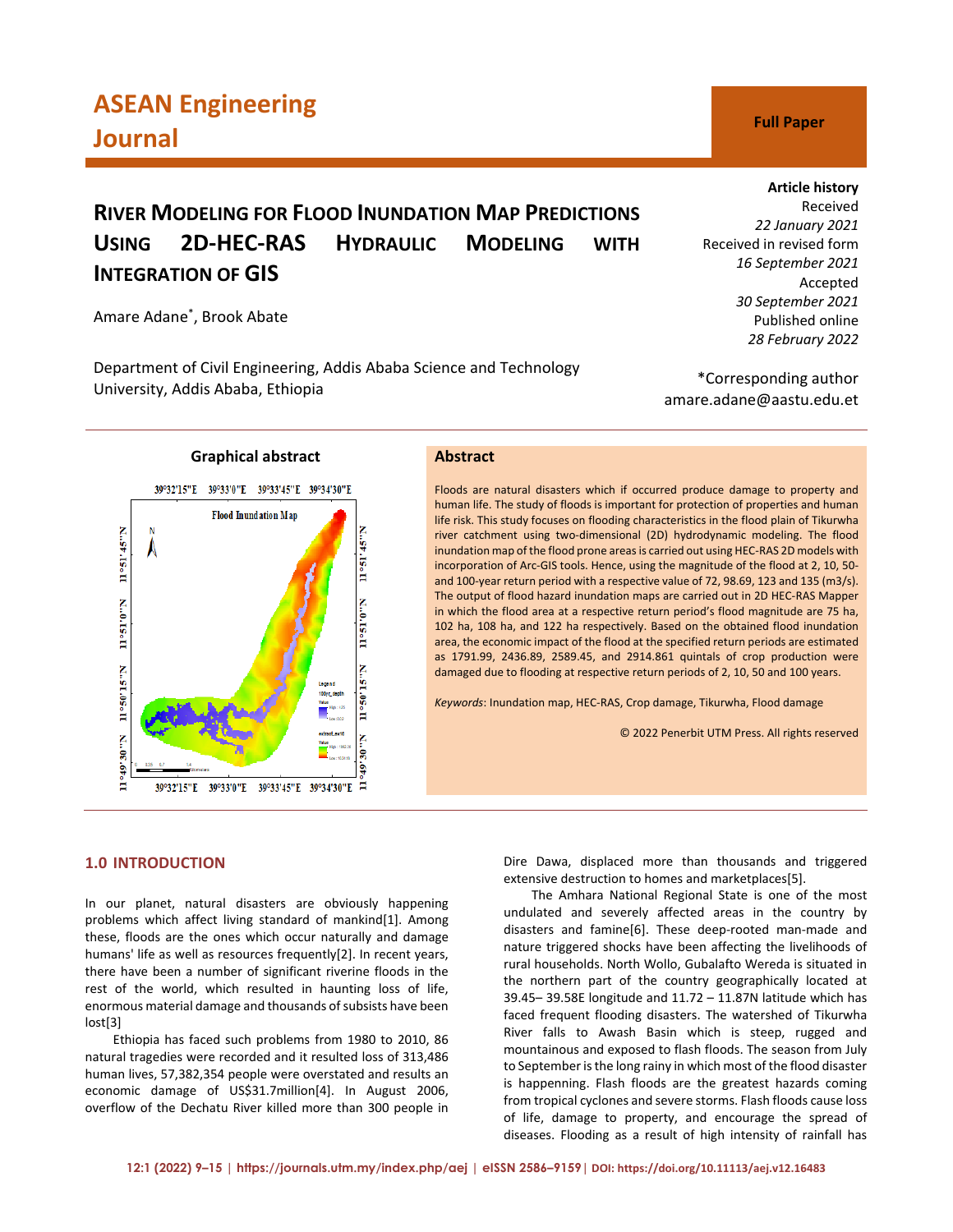occurred in most part of Ethiopia. In 27 June 2008, floods in Gubalafto affected the property of 18 owners and approximately 591,665.75 Ethiopian Birr were lost. In 23rd - 24th August 2010, 2298 people were exposed to flood disaster. During this year 33 households have been displaced and a total of 600 hectares of cultivated land has been damaged and due to these disasters, a total of 21,144,000 Ethiopian Birr were accounted as loss. The downstream part of Tikurwha catchment is one of the flood prone areas by flash floods in Gubalalafto floodplains. Even though flooding is a frequent series problem observed in Tikurwha River, it is not yet studied for its impact on society.

Therefore, the purpose of this research was to model the flow process and produce the flood map of the flood prone areas of the study catchment.

# **2.0 METHODOLOGY**

#### **2.1 Description of the Study Area**

This paper has been carried out in Amhara National Regional State of central Ethiopia Located in north Wollo zone in Gubalafto floodplains at Tikurwha River. It is 530 km far from the capital city Addis Ababa of Ethiopia. The geographic boundary of the study area is situated between  $39.45^{\circ}$  –  $39.58^{\circ}$ E longitude and  $11.72^{\circ}$  –  $11.87^{\circ}$ N latitude with an elevation varies from 1631 to 3802 m above mean sea level. The study area is shown in Figure 1.



**Figure 1** Location map of the study area

In this study, the flood inundation maps are obtained by 2D-HEC-RAS modeling. The watershed is delineated with Arc Hydro extension tools in ArcGIS by using 30\*30m DEM. To produce inundated extents the flood magnitude at 2, 10, 50 and 100 years return periods were input to the 2D-hydraulic model. The general methodology framework of the research is as outlined in Figure 2.



**Figure 2** Research framework

#### **2.2 Hydraulic model development**

HEC-RAS is a tool developed for analyzing hydraulics of river system [7]. The main input of HEC-RAS for performing hydraulic analysis is geometric data and flow data[8]. These basic geometric data include physical feature of the river i.e., channel length, banks, flood banks and cross-sections of the river. HEC-RAS has capability of performing one-dimensional and twodimensional hydraulic calculations for water surface profile computation[9]. 1D model may underestimate frictional losses, inundation extents and fail to capture flood dynamics[10]. Two dimensional modeling is relatively new function in HEC-RAS released in 2014[11] and has better estimate flows in topographically complex floodplains[12]. In this paper, twodimensional steady flow analyses is performed for Tikurwha River and the result is used to generate flood inundation of the study area. The 2D hydraulic model consists of 2D computational mesh representing the underlying topography by connected cells/elements mesh construction and features[11]. Each mesh is built up by interconnected cells that may vary in size and shape and makes 2D geometry[8]. But the main issue with 2D modeling is the often large computation times each cell in computational mesh makes up a control volume for which the water surface elevation and flow across the faces is to be solved using the diffusive wave simplification equation[13].

#### **2.3 Diffusive Wave Approximation**

If gravity and friction are assumed to be the dominating forces acting on the control volume, the momentum equation can be simplified to the so-called diffusive wave approximation of the momentum equation[14]. The following derivation follows the HEC-RAS Hydraulic Reference Manual [15]. In the diffusive wave approximation of the momentum equation, the acceleration terms as well as the eddy viscosity and coriolis terms are neglected, and the momentum balance is written as a balance between gravitation and bottom friction forces[16]. The momentum equation can now be written as

$$
g\nabla H = -c_f V \qquad (1)
$$

Where V is the flow velocity in vector form  $V=(u,v)$ . If the bottom friction is evaluated using the Manning formula, equation 1 can be rewritten as:

$$
V = \frac{(R(H))^{2/3}}{n} \frac{\nabla H}{|\nabla H|^{1/2}} \tag{2}
$$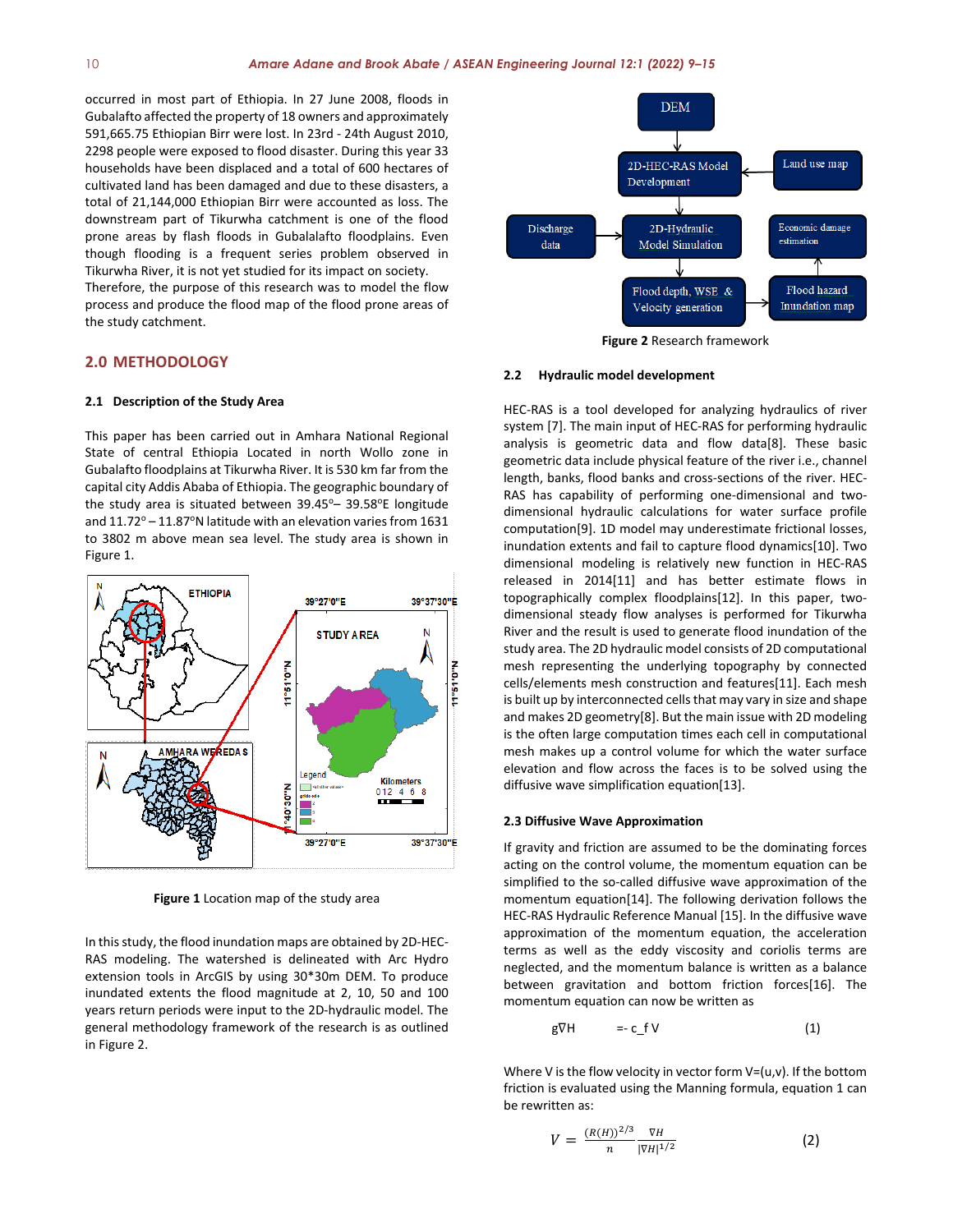Where R (H) is the hydraulic radius at the water surface elevation H, r is the differential operator, and n is the Manning friction coefficient. Inserting equation into the continuity equation and writing in vector form gives:

Where:  
\n
$$
\frac{\partial H}{\partial t} + \nabla \cdot \beta \nabla H + q = 0
$$
\n(3)  
\n
$$
\beta = \frac{(R(H))^{2/3}}{n}
$$
\n(4)

Using the diffusive wave approximation of the shallow water equations the governing equations for 2-dimensional flow (2D continuity equation and 2D momentum equation) are thus simplified to equation (4).

The diffusive wave approximation leads to shorter computation time and may reduce model instability[17]. It may be used to describe varying flow in moderate to steep reaches. However, flow separation, eddies as well as momentum transfer cannot be modeled [18].

Manning's roughness coefficient of the surface affects the characteristics of runoff with respect to the hydrologic cycle[20]. The roughness of the surface retards the flow. For overland flow increased roughness delays the runoff and increase the potential for infiltration. Reduced velocities associated with increased roughness should also decrease the amount of erosion. To get meaningful inundation depth and flow velocity scenario in the study area by many factors and its selection in natural channels depends heavily on engineering experience and engineering judgment on Pictures of channels and flood plains (Ethiopian Roads Authority Drainage Design Manual, 2013) for which the Manning's 'n' has been recommended. The "n" values for upper Tikurwha River are assigned based on ERA recommendation for different channels of flood plains.

#### **3.0 RESULTS AND DISCUSSION**

#### **3.1 Flood Inundation Map Outputs**

The flood inundation maps generated using the 2D HecRAS model are presented in Figure 3. The magnitudes of hectarage and their flow rates are shown in Table 1. All crops and other properties in this area are damaged and clearly under risk even in the two-year return period flood. As the farm land holdings are around 1.5ha per farmer, the inundated land affects about 50 farmers for the lowest 2 years return period and more than 90 farmers in the 100 years return period flood. This is significant for the rural families of the study area. Four inundation maps of the 2, 10, 50 and 100 years of return periods are presented in Fig 3 to show the coverage and visualization difference among these return periods.

**Return periods (Yrs) 2 10 50 100**



**Figure -3A** Flood inundation maps of Tikurwha River for 100, 50 return periods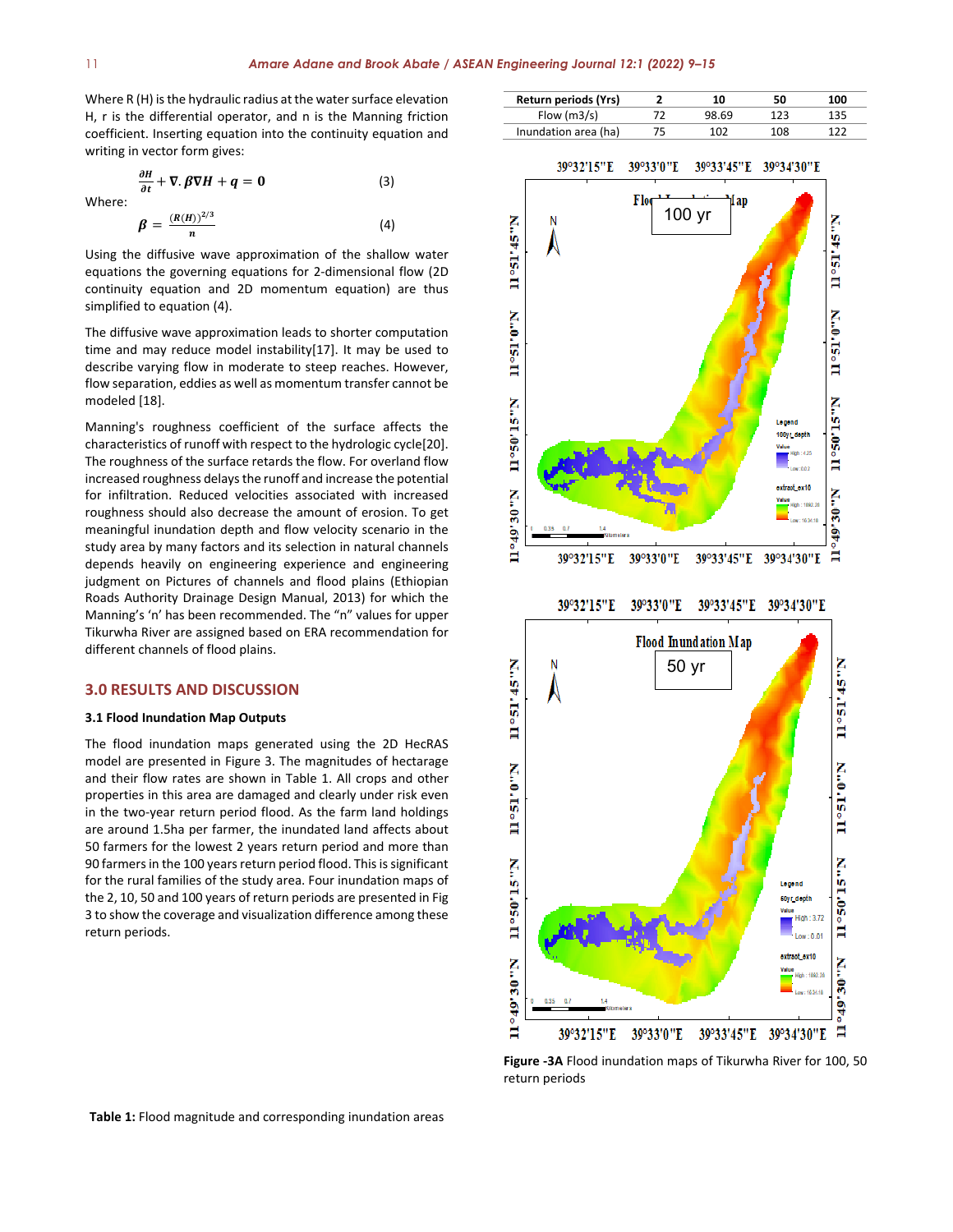

**Figure -3B** Flood inundation maps of Tikurwha River for 10 and 2 return periods

The flood velocity profile is another parameter which is generated and presented in Figure 4. Higher velocities of up to 5m/s flood are observed for the 100-year return period which is quite big for the area to inundate the crops and households of the nearby areas. The 2-year return period flood also produces close to 3m/s and it is high velocity.



**Figure-4A** Flood velocity profile of the river at 100, 50 years return period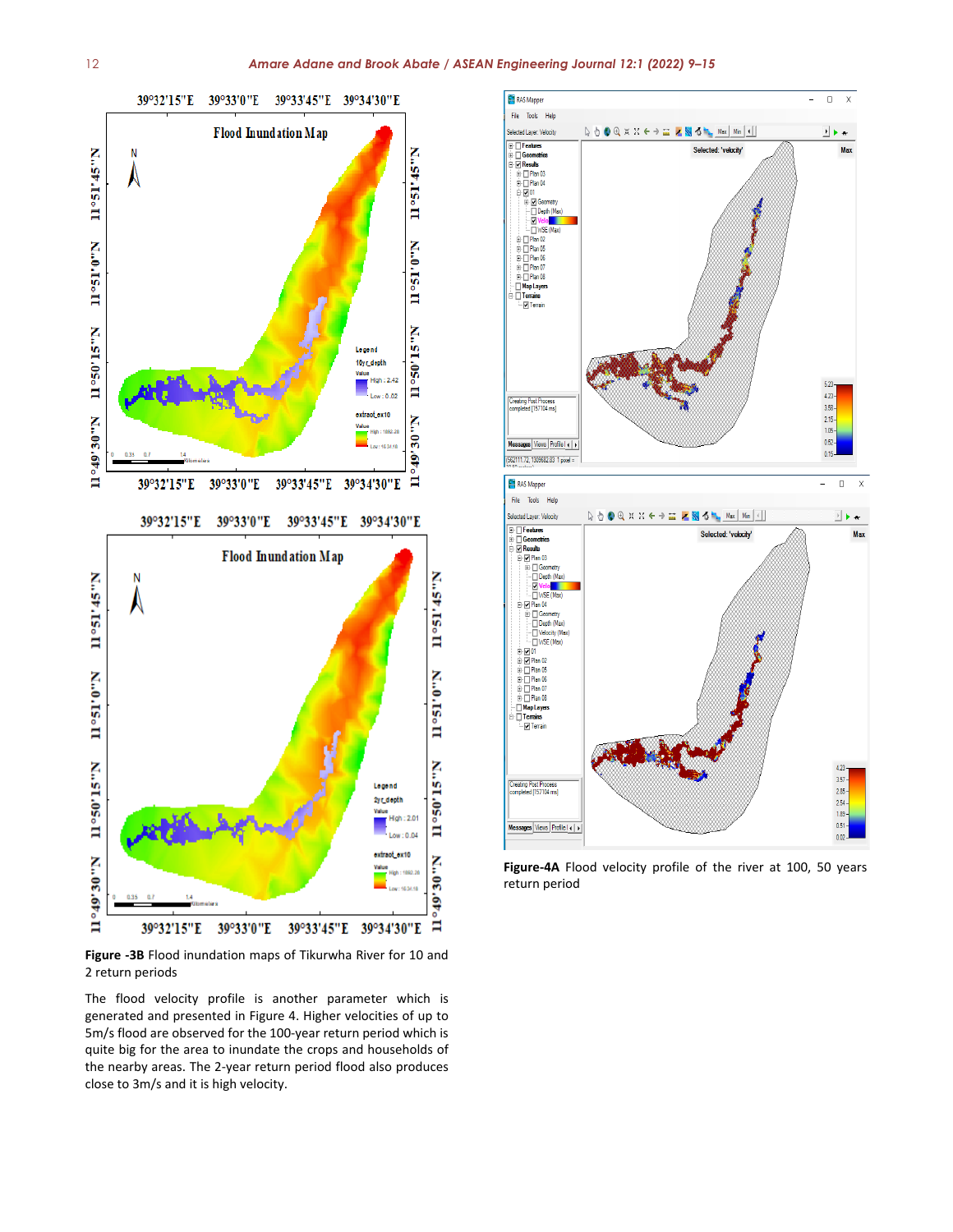![](_page_4_Figure_2.jpeg)

**Figure-4-B** Flood velocity profile of the river at 10 and 2 years return period

The water surface profiles are also presented for the four return periods in Figure 5. This surface profile is actual position of the water in terms of elevation relative to the ground. The water surface elevation can reach up to 1846.7masl. **Figure-5A** Water surface profile of the river at 100, 50 years

![](_page_4_Figure_5.jpeg)

return period respectively.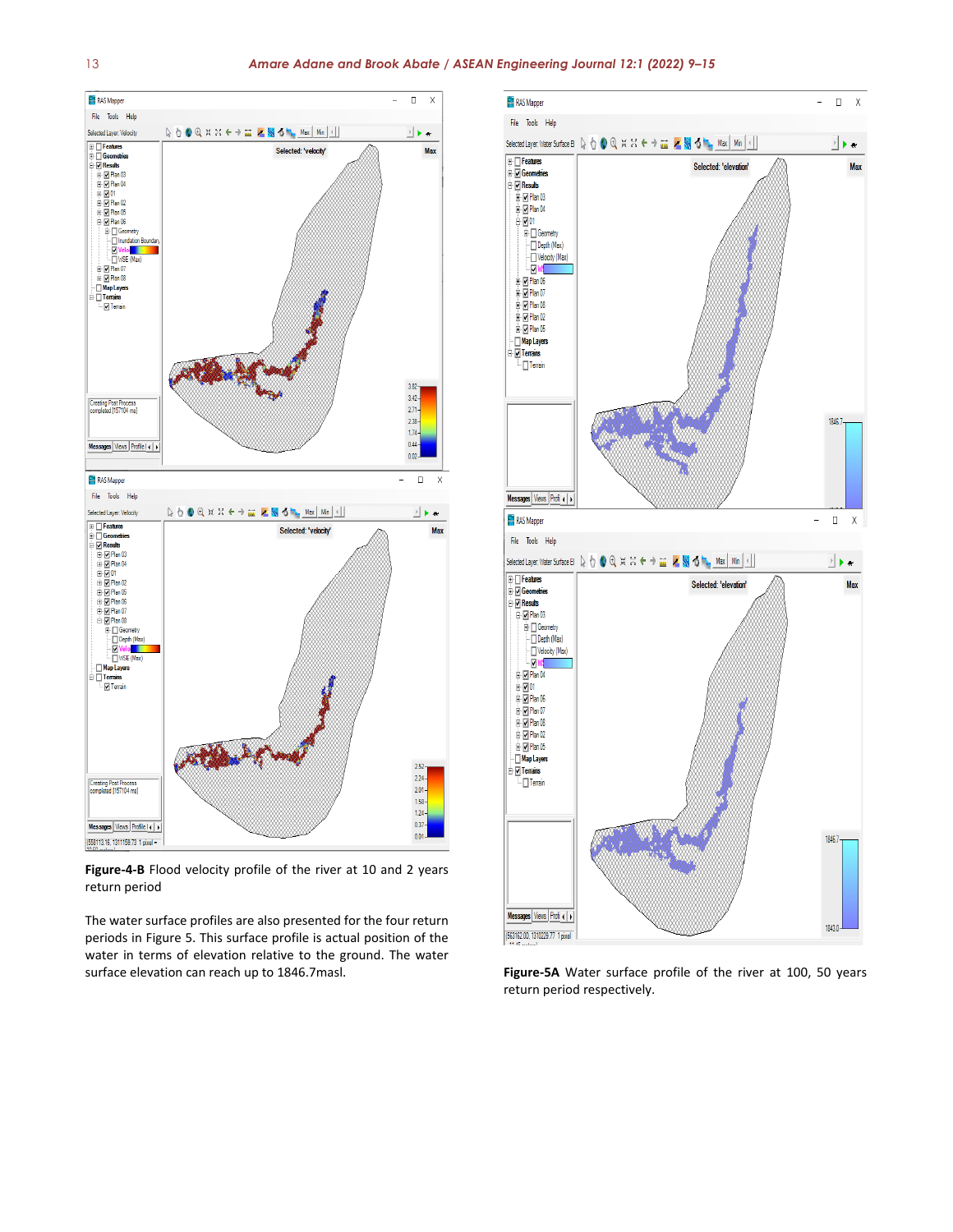![](_page_5_Figure_1.jpeg)

**Figure-5B** Water surface profile of the river at 10 and 2 years return period respectively.

### **3.2 Flood Hazard Results**

The location and topography of the study area is highly undulated which makes the area vulnerable for flash floods and affects many cultivated lands at the downstream of Tikurwha river catchment. Consequently, the potential lands were exposed to flood disasters and leads to loss of different crop productions. In this research the total production damaged for the 2, 10, 50 and 100-year return periods of flood magnitudes are estimated and presented in Table 2.

**Table 2:** Estimated production losses with corresponding inundation areas

| Crop type, crop grown in quintal per<br>hectare and percent of coverage |         |         |          | Losses of crops in quintal at different year return<br>periods |                |        |        |        |
|-------------------------------------------------------------------------|---------|---------|----------|----------------------------------------------------------------|----------------|--------|--------|--------|
|                                                                         |         |         |          | With respective inundation area(ha)                            |                |        |        |        |
| No                                                                      | Crop    | Crop    | %        | Return                                                         | $\overline{2}$ | 10     | 50     | 100    |
|                                                                         | type    | Quintal | Coverage | Period                                                         |                |        |        |        |
|                                                                         |         | per     |          | Area(ha)                                                       | 75             | 102    | 108    | 122    |
|                                                                         |         | hectare |          |                                                                |                |        |        |        |
| 1                                                                       | Teff    | 21      | 36.94    |                                                                | 581.81         | 791.25 | 837.80 | 946.40 |
| $\mathbf{2}$                                                            | Sorahum | 31.9    | 41.96    |                                                                | 1003.8         | 1365.3 | 1446.6 | 1632.9 |
| 3                                                                       | Wheat   | 16.52   | 11.1     |                                                                | 137.53         | 187.04 | 198.04 | 223.71 |
| 4                                                                       | Bean    | 15.28   | 6        |                                                                | 68.76          | 93.51  | 99.01  | 111.85 |
|                                                                         |         |         |          |                                                                |                |        |        |        |

The crop damage is calculated using the following formula:

Crop Loss = Average Crop Grown per hectare \* % of Crop Coverage \* Flood Inundated Area at different return periods. For instance: Crop Loss for Teff = 21\*0.3694\*75 = 581.81 quintal of Teff Loss for 2 years return period. Total crop loss of the four crops for the two-year return period is about 1791.99 quintals which is damaged every two years. Flood events with long return periods have small probability of occurrence but their magnitude and adverse effect on crop are very high. Flood with short return period occurs frequently and may result in repeated damage to crops relatively with less adverse effect.

Total crop loss for the 100-year return period is about 2914.86 quintals which is damaged in every 100 years. This is a big damage which is devastating the society at the study area.

# **3.0 CONCLUSION**

In this paper, flood inundation map and the corresponding damage of the flood area is modeled with 2D unsteady flow analysis in HEC-RAS Mapper. The major tools used are Twodimensional unsteady HEC-RAS model and ArcGIS for spatial data processing and HEC-GeoRAS for interfacing between HEC-RAS and ArcGIS. It is found out an agricultural area of 75 hectares and 122 hectares are inundated by the 2-years and 100 years return period floods respectively.

# **References**

- [1] Longenecker H.E, E. Graeden, D. Kluskiewicz, C. Zuzak, J. Rozelle, and A. L. Aziz, 2020, "A rapid flood risk assessment method for response operations and nonsubject-matter-expert community planning," , 13(1),75-124? Mar. doi: 10.1111/jfr3.12579.
- [2] Pathan A. I., B. M. Vadher, and D. P. G. Agnihotri, 2017. "River Flood Modeling Using GIS, HEC-GeoRAS And HEC- RAS For Purna River, Navsari District, Gujarat, India," 2(3): 7,
- [3] Alaghmand S., 2009 "River Modelling For Flood Risk Map Prediction: Case Study Of Sungai Kayu Ara," 57.
- [4] Bereded A., 2017. "Prediction and Flood Modeling For Kello Town,"  $94$